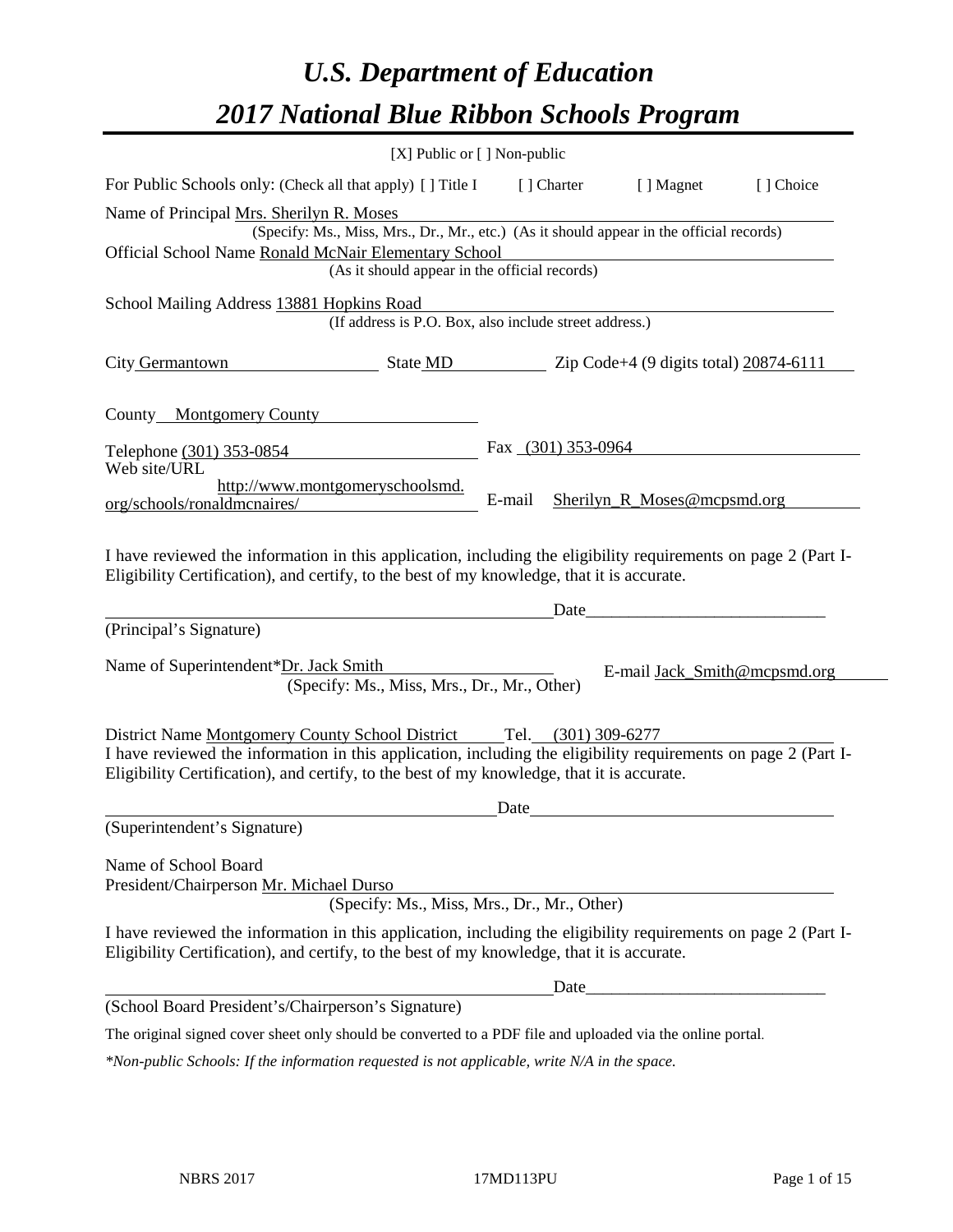The signatures on the first page of this application (cover page) certify that each of the statements below, concerning the school's eligibility and compliance with U.S. Department of Education and National Blue Ribbon Schools requirements, are true and correct.

- 1. The school configuration includes one or more of grades K-12. (Schools on the same campus with one principal, even a K-12 school, must apply as an entire school.)
- 2. All nominated public schools must meet the state's performance targets in reading (or English language arts) and mathematics and other academic indicators (i.e., attendance rate and graduation rate), for the all students group and all subgroups, including having participation rates of at least 95 percent using the most recent accountability results available for nomination.
- 3. To meet final eligibility, all nominated public schools must be certified by states prior to September 2017 in order to meet all eligibility requirements. Any status appeals must be resolved at least two weeks before the awards ceremony for the school to receive the award.
- 4. If the school includes grades 7 or higher, the school must have foreign language as a part of its curriculum.
- 5. The school has been in existence for five full years, that is, from at least September 2011 and each tested grade must have been part of the school for the past three years.
- 6. The nominated school has not received the National Blue Ribbon Schools award in the past five years: 2012, 2013, 2014, 2015, or 2016.
- 7. The nominated school has no history of testing irregularities, nor have charges of irregularities been brought against the school at the time of nomination. The U.S. Department of Education reserves the right to disqualify a school's application and/or rescind a school's award if irregularities are later discovered and proven by the state.
- 8. The nominated school has not been identified by the state as "persistently dangerous" within the last two years.
- 9. The nominated school or district is not refusing Office of Civil Rights (OCR) access to information necessary to investigate a civil rights complaint or to conduct a district-wide compliance review.
- 10. The OCR has not issued a violation letter of findings to the school district concluding that the nominated school or the district as a whole has violated one or more of the civil rights statutes. A violation letter of findings will not be considered outstanding if OCR has accepted a corrective action plan from the district to remedy the violation.
- 11. The U.S. Department of Justice does not have a pending suit alleging that the nominated school or the school district as a whole has violated one or more of the civil rights statutes or the Constitution's equal protection clause.
- 12. There are no findings of violations of the Individuals with Disabilities Education Act in a U.S. Department of Education monitoring report that apply to the school or school district in question; or if there are such findings, the state or district has corrected, or agreed to correct, the findings.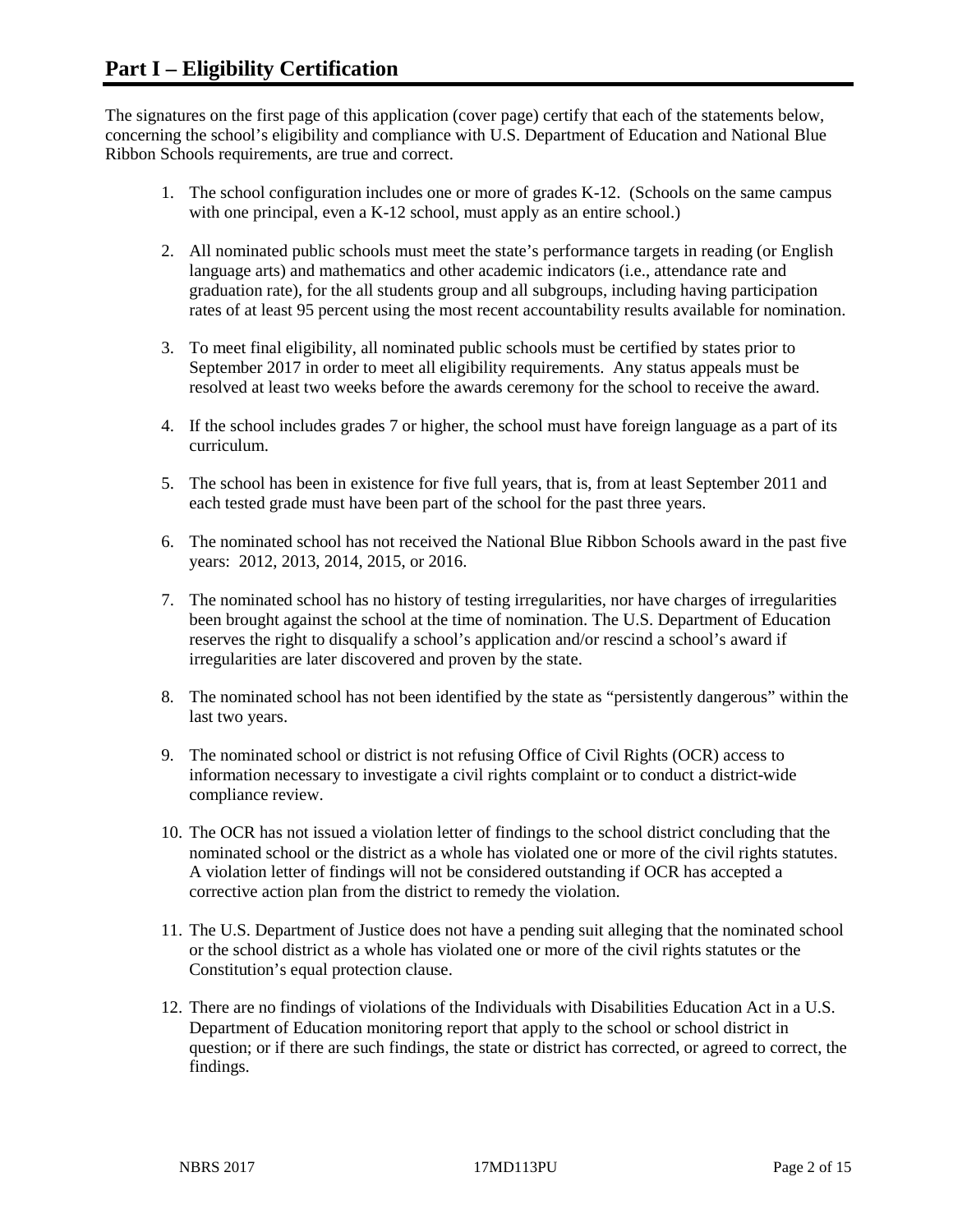# **PART II - DEMOGRAPHIC DATA**

#### **Data should be provided for the most recent school year (2016-2017) unless otherwise stated.**

#### **DISTRICT**

| Number of schools in the district | 133 Elementary schools (includes K-8) |
|-----------------------------------|---------------------------------------|
| (per district designation):       | 39 Middle/Junior high schools         |
|                                   | 26 High schools                       |
|                                   | 6 K-12 schools                        |

204 TOTAL

**SCHOOL** (To be completed by all schools)

2. Category that best describes the area where the school is located:

[ ] Urban or large central city [X] Suburban with characteristics typical of an urban area

[ ] Suburban

- [ ] Small city or town in a rural area
- [ ] Rural
- 3. Number of students as of October 1, 2016 enrolled at each grade level or its equivalent in applying school:

| Grade                           | # of         | # of Females | <b>Grade Total</b> |
|---------------------------------|--------------|--------------|--------------------|
|                                 | <b>Males</b> |              |                    |
| <b>PreK</b>                     | 16           | 7            | 23                 |
| $\mathbf K$                     | 83           | 59           | 142                |
| $\mathbf{1}$                    | 59           | 76           | 135                |
| $\overline{2}$                  | 62           | 68           | 130                |
| 3                               | 75           | 74           | 149                |
| 4                               | 73           | 65           | 138                |
| 5                               | 85           | 71           | 156                |
| 6                               | $\theta$     | $\theta$     | 0                  |
| 7                               | 0            | $\Omega$     | 0                  |
| 8                               | $\theta$     | $\theta$     | 0                  |
| 9                               | 0            | $\Omega$     | 0                  |
| 10                              | 0            | 0            | 0                  |
| 11                              | 0            | 0            | 0                  |
| 12 or higher                    | 0            | 0            | 0                  |
| <b>Total</b><br><b>Students</b> | 453          | 420          | 873                |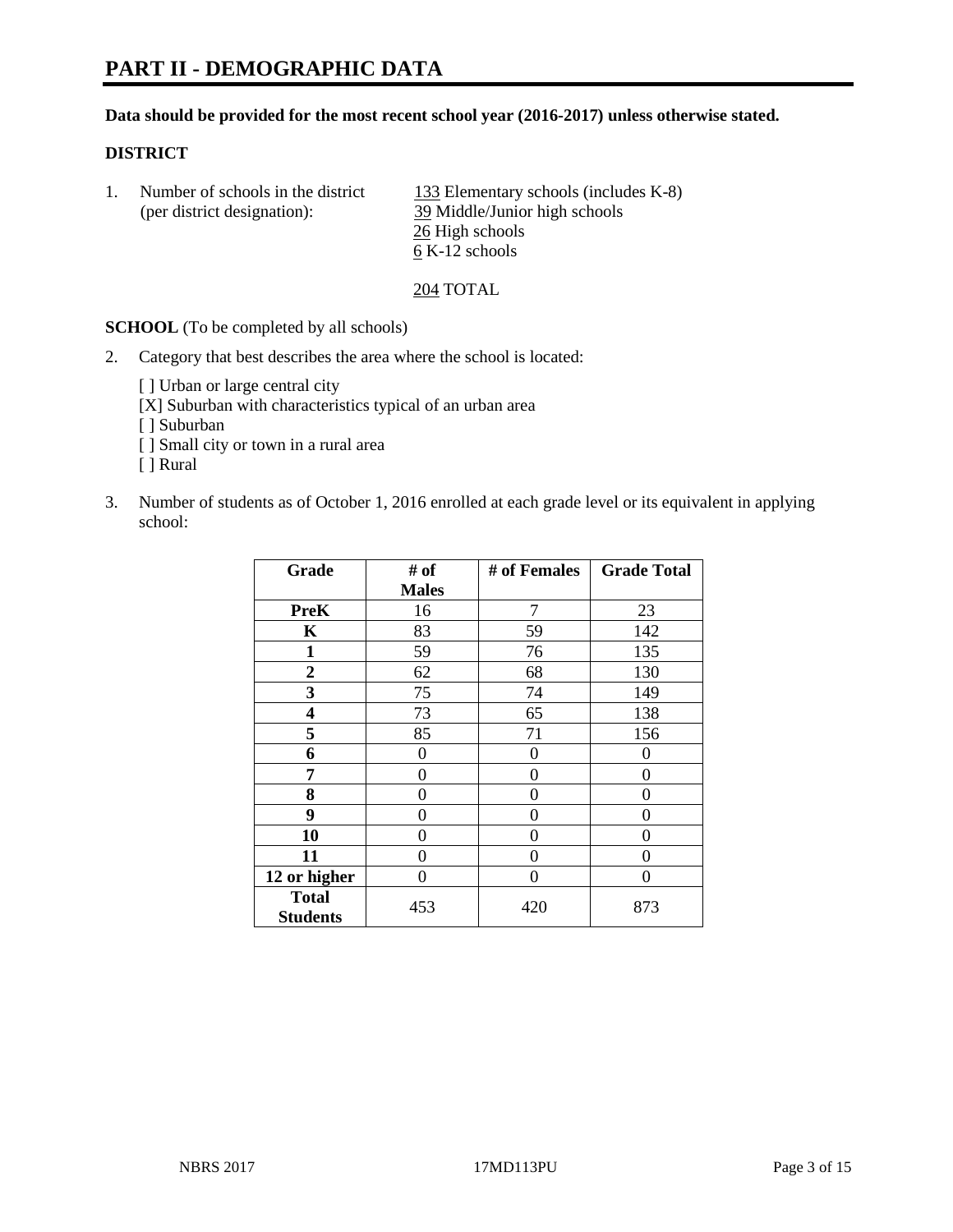the school: 30 % Asian

4. Racial/ethnic composition of  $\qquad \qquad \underline{0}$  % American Indian or Alaska Native 25 % Black or African American 17 % Hispanic or Latino 0 % Native Hawaiian or Other Pacific Islander 21 % White 7 % Two or more races **100 % Total**

(Only these seven standard categories should be used to report the racial/ethnic composition of your school. The Final Guidance on Maintaining, Collecting, and Reporting Racial and Ethnic Data to the U.S. Department of Education published in the October 19, 2007 *Federal Register* provides definitions for each of the seven categories.)

5. Student turnover, or mobility rate, during the 2015 – 2016 school year: 8%

This rate should be calculated using the grid below. The answer to (6) is the mobility rate.

| <b>Steps For Determining Mobility Rate</b>         | Answer |  |
|----------------------------------------------------|--------|--|
| (1) Number of students who transferred to          |        |  |
| the school after October 1, 2015 until the         | 45     |  |
| end of the 2015-2016 school year                   |        |  |
| (2) Number of students who transferred             |        |  |
| <i>from</i> the school after October 1, 2015 until | 26     |  |
| the end of the 2015-2016 school year               |        |  |
| (3) Total of all transferred students [sum of      | 71     |  |
| rows $(1)$ and $(2)$ ]                             |        |  |
| (4) Total number of students in the school as      | 842    |  |
| of October 1, 2015                                 |        |  |
| (5) Total transferred students in row (3)          | 0.084  |  |
| divided by total students in row (4)               |        |  |
| $(6)$ Amount in row $(5)$ multiplied by 100        | 8      |  |

6. English Language Learners (ELL) in the school:  $16\%$ 

139 Total number ELL

Specify each non-English language represented in the school (separate languages by commas): Amharic, Arabic, Bengali, Chinese, Creole/Pidgin, French, German, Greek, Gujarati, Hindi, Hungarian, Korean, Nepali, Oramo, Oriya, Persian, Pilipino, Polish, Portuguese, Punjabi, Russian, Sinhalese, Slovak, Spanish, Tagalog, Tamil, Telugu, Turkish, Twi, Urdu, Vietnamese

- 7. Students eligible for free/reduced-priced meals: 27 % Total number students who qualify: 235
- 8. Students receiving special education services: 14 %

63 Total number of students served

Indicate below the number of students with disabilities according to conditions designated in the Individuals with Disabilities Education Act. Do not add additional conditions. It is possible that students may be classified in more than one condition.

| 4 Autism                           | 0 Orthopedic Impairment                 |              |
|------------------------------------|-----------------------------------------|--------------|
| 0 Deafness                         | 11 Other Health Impaired                |              |
| 0 Deaf-Blindness                   | 18 Specific Learning Disability         |              |
| 1 Emotional Disturbance            | 16 Speech or Language Impairment        |              |
| $\underline{0}$ Hearing Impairment | <b>0</b> Traumatic Brain Injury         |              |
| 0 Mental Retardation               | 0 Visual Impairment Including Blindness |              |
| 0 Multiple Disabilities            | 13 Developmentally Delayed              |              |
| <b>NBRS 2017</b>                   | 17MD113PU                               | Page 4 of 15 |
|                                    |                                         |              |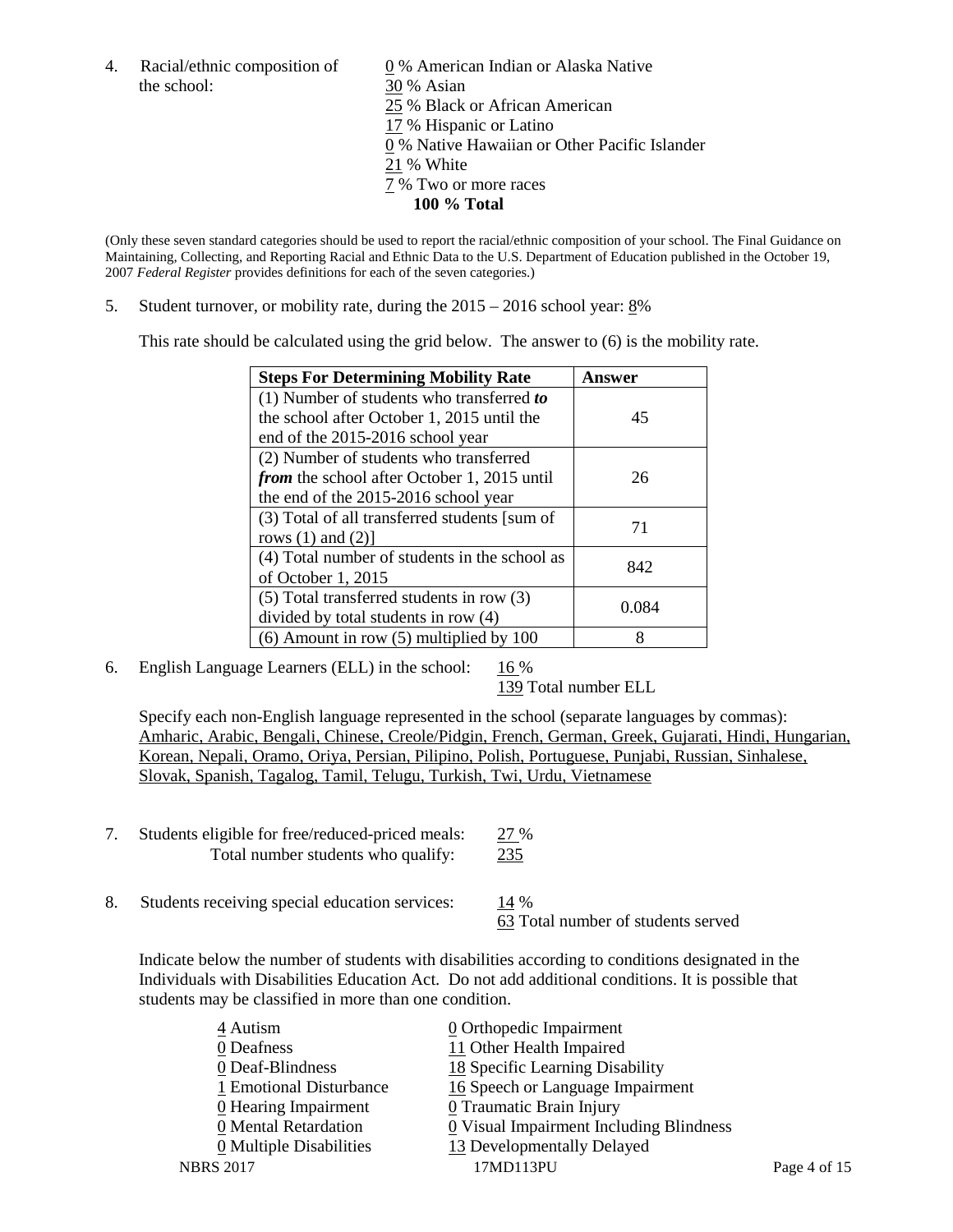- 9. Number of years the principal has been in her/his position at this school:  $\frac{4}{3}$
- 10. Use Full-Time Equivalents (FTEs), rounded to nearest whole numeral, to indicate the number of school staff in each of the categories below:

|                                        | <b>Number of Staff</b>      |  |  |
|----------------------------------------|-----------------------------|--|--|
| Administrators                         |                             |  |  |
| Classroom teachers including those     |                             |  |  |
| teaching high school specialty         | 35                          |  |  |
| subjects                               |                             |  |  |
| Resource teachers/specialists/coaches  |                             |  |  |
| e.g., reading, math, science, special  | 17                          |  |  |
| education, enrichment, technology,     |                             |  |  |
| art, music, physical education, etc.   |                             |  |  |
| Paraprofessionals under the            |                             |  |  |
| supervision of a licensed professional | 6                           |  |  |
| supporting single, group, or classroom |                             |  |  |
| students.                              |                             |  |  |
| Student support personnel              |                             |  |  |
| e.g., guidance counselors, behavior    |                             |  |  |
| interventionists, mental/physical      |                             |  |  |
| health service providers,              | $\mathcal{D}_{\mathcal{L}}$ |  |  |
| psychologists, family engagement       |                             |  |  |
| liaisons, career/college attainment    |                             |  |  |
| coaches, etc.                          |                             |  |  |

- 11. Average student-classroom teacher ratio, that is, the number of students in the school divided by the FTE of classroom teachers, e.g., 22:1 25:1
- 12. Show daily student attendance rates. Only high schools need to supply yearly graduation rates.

| <b>Required Information</b> | 2015-2016 | 2014-2015 | 2013-2014 | 2012-2013 |     |
|-----------------------------|-----------|-----------|-----------|-----------|-----|
| Daily student attendance    | 95%       | 95%       | 95%       | 95%       | 95% |
| High school graduation rate | 0%        | 0%        | 0%        | 9%        | 0%  |

#### 13. **For high schools only, that is, schools ending in grade 12 or higher.**

Show percentages to indicate the post-secondary status of students who graduated in Spring 2016.

| <b>Post-Secondary Status</b>                  |    |
|-----------------------------------------------|----|
| Graduating class size                         |    |
| Enrolled in a 4-year college or university    | 0% |
| Enrolled in a community college               | 0% |
| Enrolled in career/technical training program | 0% |
| Found employment                              | 0% |
| Joined the military or other public service   | 0% |
| )ther                                         |    |

14. Indicate whether your school has previously received a National Blue Ribbon Schools award. Yes No X

If yes, select the year in which your school received the award.

15. In a couple of sentences, provide the school's mission or vision statement.

We are dedicated to inspire all students to reach their fullest potential by working collaboratively to provide the most effective instruction and support.

16. **For public schools only**, if the school is a magnet, charter, or choice school, explain how students are chosen to attend.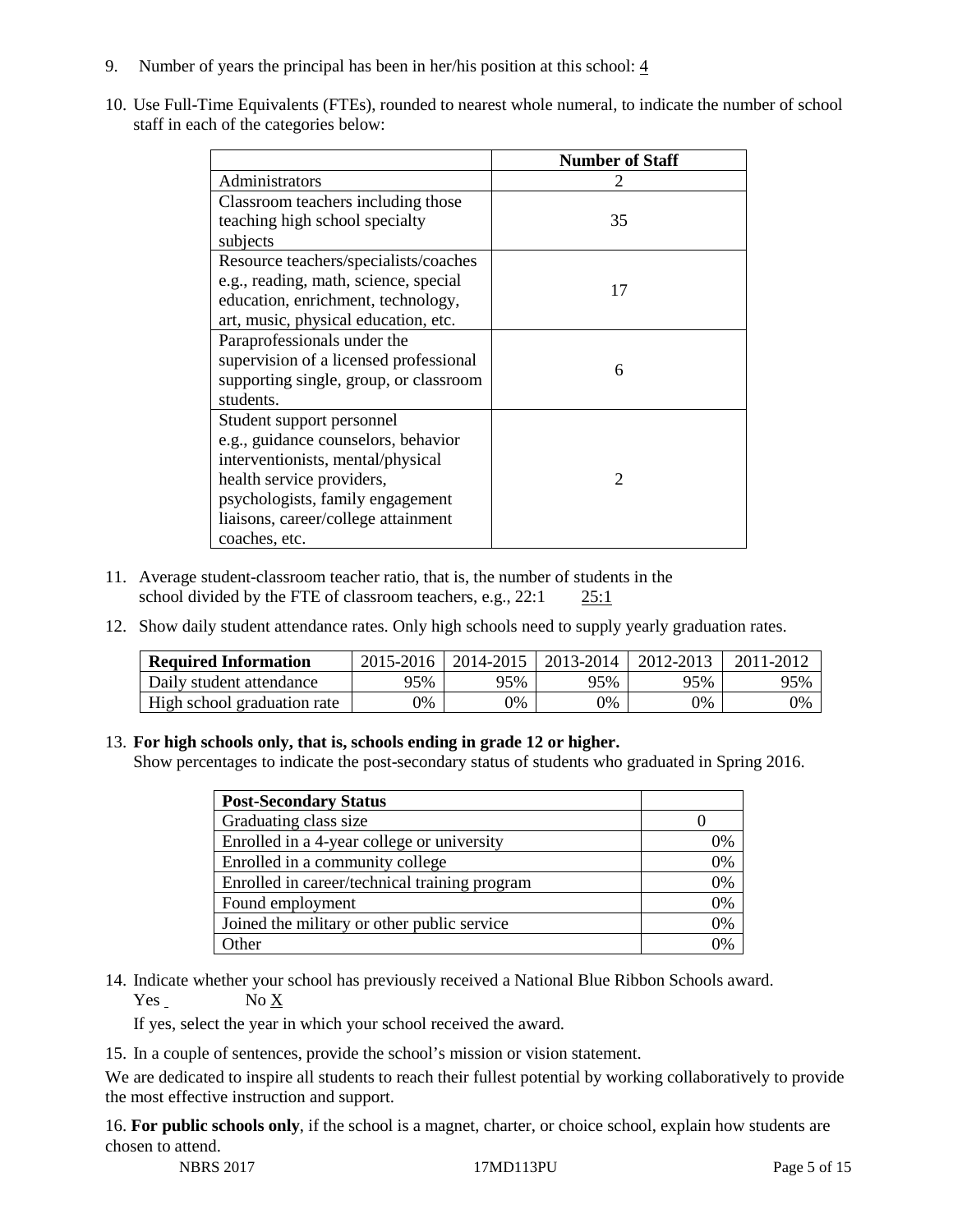## **PART III – SUMMARY**

Ronald McNair Elementary School, located in Germantown, Maryland, opened its doors in 1990. Currently, it is home to 873 students and 85 staff members, and a proud recipient of the Maryland Blue Ribbon.

Germantown is located in Montgomery County, Maryland, approximately 25 miles outside of Washington D.C. and 50 miles from Baltimore. Due to the school's location in Germantown, students are able to go on field trips to the National Zoo, Maryland Science Center, Baltimore Aquarium, Mount Vernon, and several parks and nature centers. The multitude of field trip opportunities enriches the learning experience for our students and builds schema. Germantown is the third most populous location in Maryland and has rapidly grown since the building of McNair. As a result, the building itself is overcapacity and six portable classrooms have been added for classroom use.

The population of Germantown is very diverse and this diversity is represented in the McNair student body. Our population includes 30% Asian, 25% Black or African American, 17% Hispanic or Latino, 21% White, and 7% Two or more races. Additionally, 16% of the student population are English Language Learners (ELL), speaking 31 different languages, and 27% of students are eligible for free and reduced meals (FARMS). The 2016-2017 school year is the first year in history that the percentage of white students is not the highest or second highest in the school. Our FARMS students have also steadily increased over time.

Of our diverse population, 14% of the students receive Special Education services through a Home-School Model. We are fortunate to have this structure at our school because it allows neighborhood children who would otherwise be sent to surrounding schools to remain with their peers. Typically, special education students who require significant hours of service from special educators and related service providers are not able to remain in their home school due to limited staffing. At Ronald McNair, we are able to support almost all of our community so that they are able to remain at their home school with their neighborhood peers.

Our school mission statement is to inspire all students to reach their fullest potential; as such there are many traditions inherent to McNair. The school sponsors an annual staff Thanksgiving dinner in the week before the actual holiday. This offers current and former staff members a chance to reflect and reminisce over a meal sponsored by the school administration, thus building relationships amongst the staff to strengthen their collaborative efforts to provide the most effective instruction and support for all members of our school community. Parent and community involvement is an important aspect of the culture at McNair. We celebrate our diversity in each classroom with activities such as Star of the Week and Culture Corner, which give students the opportunity to share information about themselves, their families, and their culture. We are fortunate to have a very active Parent-Teacher Association (PTA) which sponsors many events for our students and staff. One of the most anticipated events is the annual International Night. All are invited to share their culture and traditions through food, dress, song and dance. Other annual events include the Back to School Picnic, Ice-Cream Social, Spaghetti Dinner, and Cultural Arts Assemblies, all organized by McNair's PTA. The PTA is committed to ensuring all stakeholders have a voice and take an active role in keeping McNair a place of classroom and community learning and achievement.

McNair offers a variety of instructional programs and supports for students and staff. We are a Positive Behavioral Interventions and Supports (PBIS) school, which uses positive school-wide disciplinary practices to create a safe learning environment. Additionally, we are a Professional Development School (PDS) partnership with Towson University at the Universities of Shady Grove campus. As a result of the partnership, McNair staff members act as mentors to interns who are placed within the school. This partnership benefits the interns as well as the staff members by improving their professional learning and leadership skills.

Students are also offered a variety of programs to improve all aspects of their lives. Students participate in Jump Rope for Heart, Safety Patrols, SERT, and Girls on the Run. The Student Government Association (SGA) is a group of elected fifth graders who sponsor monthly community service projects and school spirit events. The McNair Morning Show is an opportunity for fourth and fifth grade students to produce and host a televised version of the school's daily announcements. Reading and Technology Buddy Programs have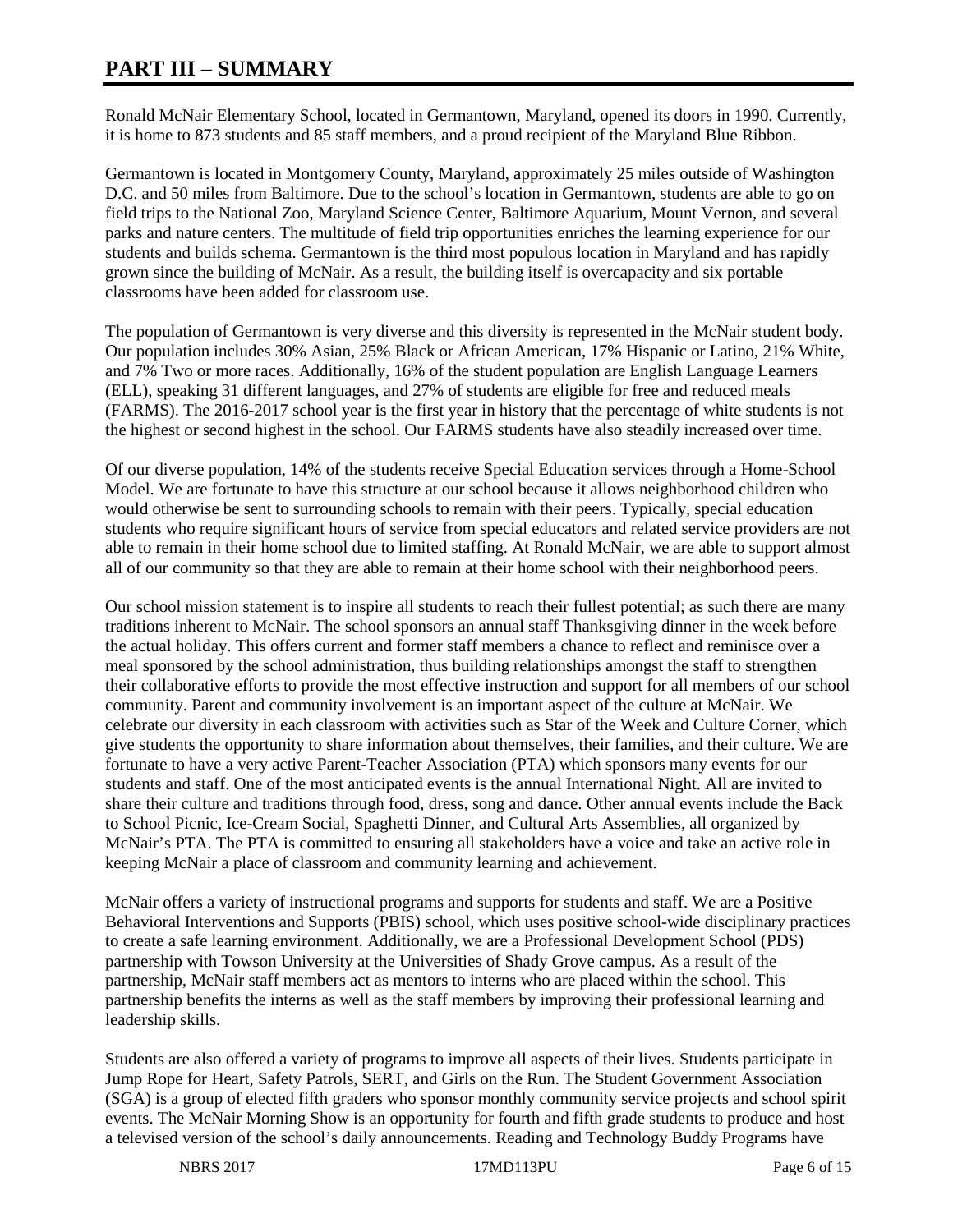also been created, pairing upper grade students with younger grades. The older students mentor, model, and help to motivate younger students. These buddy relationships continue to grow over the years. When the fifth graders have their June celebrations, they see their young buddies rooting them on in the end of year "clap-out" ceremony.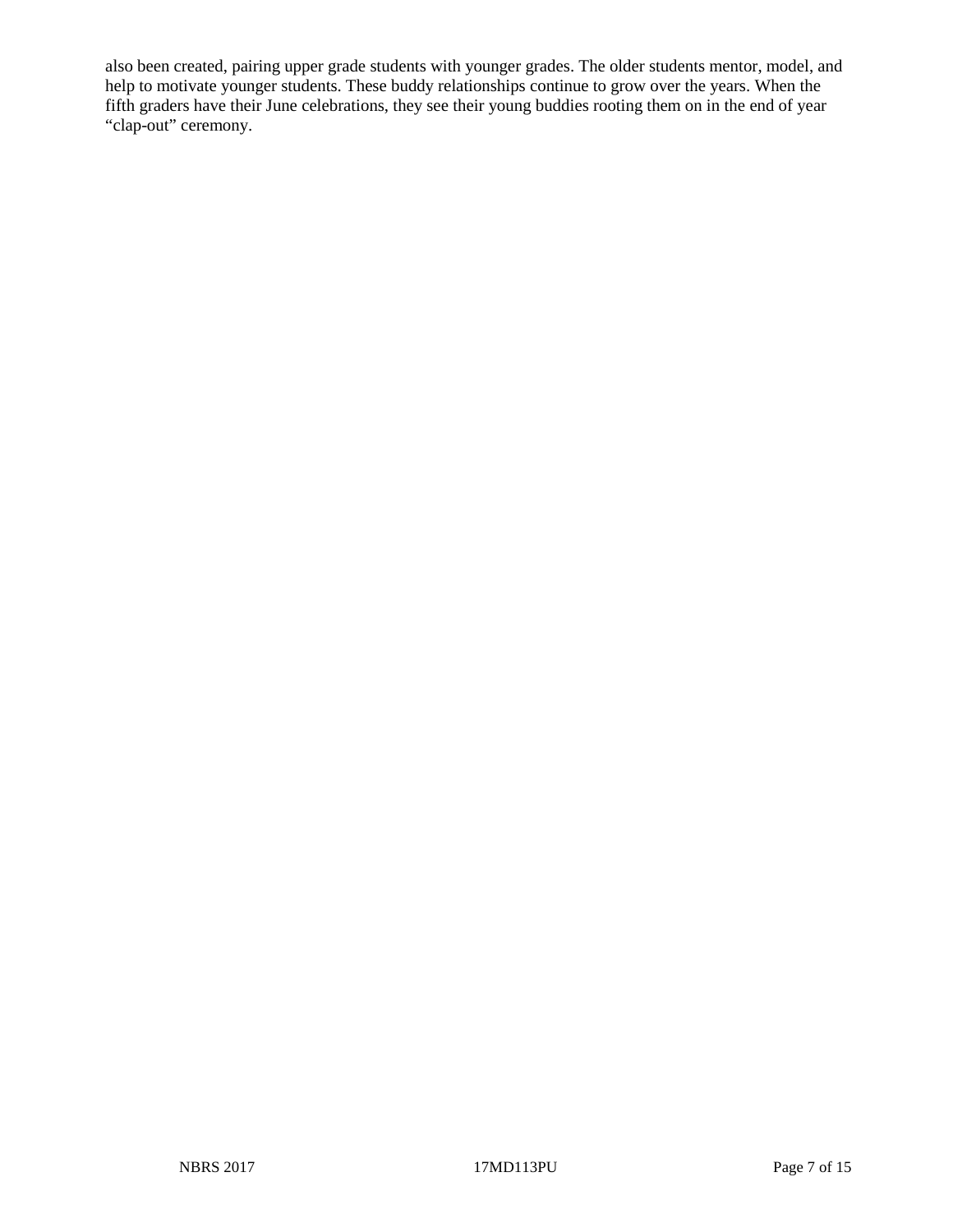## **1. Core Curriculum:**

Ronald McNair follows Montgomery County Public Schools' Curriculum 2.0, as well as the Common Core State Standards (CCSS), to provide the structure for our building's educational program. By incorporating Thinking and Academic Success Skills (TASS) and critical thinking opportunities into each content area, we are able to teach the whole child. As technology in our world progresses, the McNair staff continually engage students in multimedia experiences. Through a variety of professional learning communities and commitment to excellence, all staff members collaborate to ensure the core academic areas are infused with various enrichment activities and provide differentiated instruction to keep students engaged while learning.

The Ronald McNair reading program is MCPS' Curriculum 2.0, which is grounded in the Maryland English Language Arts Content Standards (2008) and the Common Core State Standards for English Language Arts (2010); it focuses on the communication processes of reading, writing, speaking, listening, and viewing through the study of language and literature. McNair's language arts program is designed to provide students with instruction through various reading levels and genres of text to develop comprehension skills. During the 90-minute instructional block, students receive guided reading instruction at their instructional levels, reading strategy support, phonics and word work, vocabulary activities, and follow up based on small group instruction. Typically, whole group instruction consists of a short mini lesson to introduce new strategies and ensure exposure of rigorous grade level materials to all students. The remainder of the block is used for small group instruction where students participate in flexible reading groups based on reading level or individual student needs with specific reading skills. Each marking period students are exposed to multiple informational and narrative texts which vary in complexity, and provide teachers with a rich foundation for vocabulary and comprehension instruction. Written language is also a large component of the language arts program, as students must become flexible thinkers and be able to effectively communicate by both speaking and writing. Each marking period, students participate in inquiry based projects that integrate reading and writing with either science or social studies. Students craft written responses to questions from their reading group, apply note taking and paraphrasing skills when researching topics for informative writing, and share their points of view when expressing an opinion.

We engage all students in experiences with mathematics content and processes that help them reach proficiency. The Ronald McNair mathematics program's foundation is the MCPS Curriculum 2.0 K–5 mathematics framework, the concepts of mathematics are organized under six strands: Counting and Cardinality, Operations and Algebraic Thinking, Number and Operations in Base Ten, Number and Operations—Fractions, Measurement and Data, and Geometry. Furthermore, McNair uses the strands of mathematical thinking defined as Understanding, Computing, Applying, Reasoning, and Engaging (UCARE). Through daily, small group instruction, students work to develop a deeper understanding of mathematics rather than the traditional focus on procedural skills. Teachers design activities for students to make sense of problems and persevere in solving them, reason abstractly and quantitatively, and construct viable arguments and critique the reasoning of others. Students are required to look for and make use of patterns and structures, and express generalities within mathematics. To meet the needs of all learners, daily lessons include opportunities for scaffolding, enrichment, and acceleration. Beginning in fourth grade, advanced students are offered a compacted math class where students are instructed on three years of curriculum in two school years.

The goal of the Social Studies curriculum is to create historically literate and well-informed citizens who actively participate in a democratic society. Ronald McNair follows MCPS' Curriculum 2.0 and the Maryland Social Studies Content Standards, where students learn about history and how economic and geographical factors helped shape the society we know today. Though multi-media presentations, field trips, historical fiction texts, and informative reading, students use critical thinking skills to determine why changes have been made by individuals or groups of people and the results of those changes. As a school with a diverse population, we are able to incorporate family and community resources to supplement our curriculum. This further prepares students to be active and informed members of society.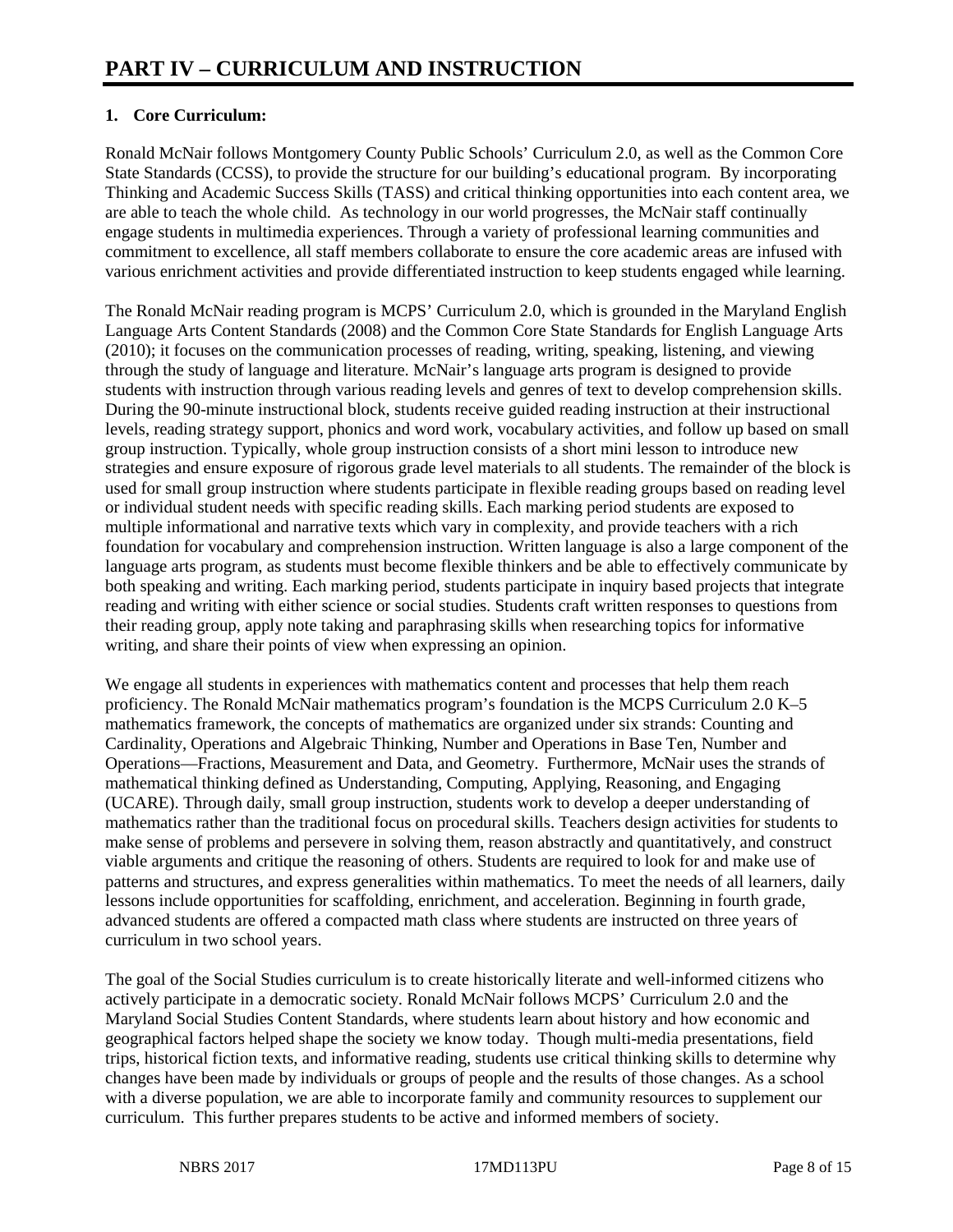The vision of McNair's science program is that all students achieve full STEM literacy through standards referenced, problem/project based instruction to develop critical thinkers who apply scientific and engineering practices to non-routine problems. The Next Generation Science Standards (NGSS), through MCPS' Curriculum 2.0, are used at McNair. Each science unit encourages collaboration, flexible thinking, and problem solving skills. Students use a variety of hands-on materials to engineer, create, and observe activities based on elements of a well-designed science investigation. Science provides an opportunity to include informative reading skills to build background knowledge and follow procedural text. Investigations also provide students with an opportunity to collect data, analyze results, and formulate a conclusion based on that data.

All staff members at Ronald McNair are invested and committed to the academic and social success of every student. We use the CCSS and Curriculum 2.0 as a guiding foundation, but also plan for the specific needs of our students to increase achievement for all. Pre-K at Ronald McNair is the beginning of school readiness, learning, and growing. We work to ensure that our youngest learners are developing the skills, abilities, and attitudes that will make them successful learners in the years to come. The Pre-K curriculum, A Big Day for PreK, involves a literacy block, a math block, center time and outdoor play. Students are exposed to concepts aligned to the MCPS curriculum for students in K-2 to support student success. Additionally, Pre-K students participate in music, art, physical education, and media lessons. Following the Pre-K experience, students demonstrate a higher level of readiness for participating in the school day.

#### **2. Other Curriculum Areas:**

The Arts are a vibrant part of the life of McNair students. Students participate weekly for 45-50 minutes in physical education, fine arts, general music, instrumental music and media. Each area follows the Pre-K through Grade 5 MCPS online curriculum, which offers a scope and sequence of increasing rigor and complexity.

General music provides opportunities for students to learn through singing, playing instruments, moving, and analyzing how music is created and composed. At McNair, we provide an all-inclusive chorus experience for 4th and 5th grade. Fifth grade also presents a musical play at the end of the year. Third grade uses the "Recorder Karate" program to learn how to play recorders and enhance their music reading skills. Instrumental Music is offered in 4th and 5th grades for string and band instruments. Select special education students in younger grades participate in Instrumental Music as a positive reward. Our goals are to provide a well-rounded and fun exposure to all styles of music and to create a love for the arts.

In fine arts, our students study master and contemporary artists while learning about cultures and the importance of art as a communication tool throughout history. Students become proficient in various mediums, including ceramics, painting, printmaking, and drawing. Students learn how to think critically and problem solve. Art also helps students with their social and emotional learning. We open the minds of students to new worlds and cultures, enabling students to creatively express themselves and value multiple perspectives of others. McNair students participate in shows, exhibits and contests within our city, county, and state. We even present at the Senate State House in Annapolis. Students celebrate Youth Art Month in March with a school wide Art Activity Night. Students create art with families and friends at this annual event.

Students learn about how exercising helps the heart in their physical education classes, and later put that into action with the American Heart Association's "Jump Rope for Heart" program. This year our school raised over \$12,000, besting last year's proceeds by \$2,000. Two of our students have themselves benefited from heart research and early intervention, and the school in turn benefitted from hearing their stories. This brought a wonderful tie-in with the larger physical education goals of health and fitness, in addition to the equally important recreational aspects of team and individual sports. The McNair elementary P.E. experience prepares students for team sports at the middle and high school levels. Our school also promotes "Walk to School Day" as well as the Fall and Spring Fitness Challenges, known as "Fire Up Your Feet" where students and staff log their exercise activity, where we ranked 2nd in participation! These activities promote the health and wellness of the larger school population. The anticipated capstone of the year is the school-wide Field Day which features group games that require teamwork and celebrate effort and fun over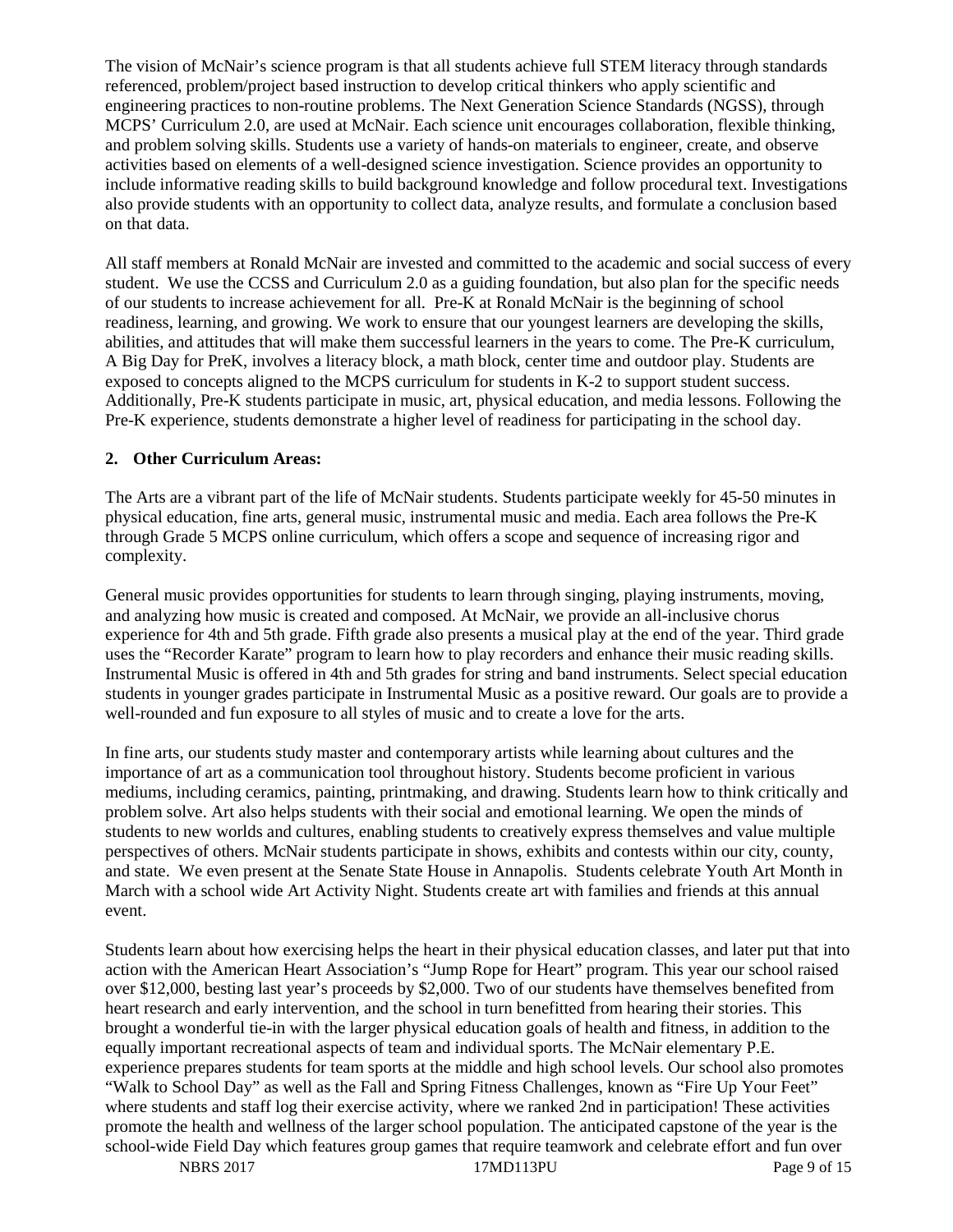competition and individual achievement.

Our media program teaches information literacy while developing a love for reading, both critical for success as a 21st century learner. Print and digital materials are created and evaluated through the concepts of currency, authority, and bias; critical concepts to becoming digitally "Net Smart," and media literate. To encourage a love of reading, we use the Black Eyed Susan program, in which students select the winner from nominated titles. The School Library Media Specialist sees every student every year and is able to build a personal relationship with each child. Students bring their Chromebooks for technology lessons that include web evaluation, presentation skills, and using online products. Students learn keyword searching to find information and use online resources successfully. In addition to their lesson time, students can exchange books during Open Library. The PTA STEM Night features coding in the media center. We run a student-led daily TV Morning show that is broadcast in all classrooms. McNair students also enjoy a variety of clubs including FLES (Foreign Language), Piano, Chess Club, Robotics, Young Rembrandts, and Mad Science. Staff organized the first student led Talent Show, which is a nice complement to our annual International Night, featuring food and families of our diverse school population. Students thrive through the Arts at McNair!

#### **3. Instructional Methods, Interventions, and Assessments:**

At McNair, we use a variety of instructional approaches such as, cooperative inquiry based groups, flexible small groups, and scaffolding of instruction to conduct meaningful teaching. The instructional methods we use include guided reading, paired reading, and graphic organizers. We use an inclusion/co-teaching model, which includes Universal Design for Learning (UDL) to tap into all learning styles, arts integration, multiple intelligence consideration, and social skill groups.

For student enrichment, we use Junior Great Books and/or the William and Mary series. Math scaffolding methods include Moby Math, Ten Marks, Front Row, and Xtra Math. Other interventions we might implement include Fountas & Pinnell's Leveled Literacy Intervention, Readability, Read & Write, Read Naturally, Early Interventions in Reading, and Number Worlds. Behavior needs are addressed through Class Dojo, social skills groups, check in/out, flash passes, token towers, and behavior contracts.

Students are consistently assessed in order to maintain our high expectations. MIRL (Measurements of Instructional Reading Levels), informal assessments, observations, and pre-tests are an integral part of our daily instruction. We track student progress by collecting, monitoring, analyzing, and discussing a myriad of data with multiple stakeholders. We use online data collection tools such as our monthly reading monitoring assessment tool (MIRL) and the Measures of Academic Progress (MAP). Students are given Elementary Mathematic Assessment Tasks (EMAT) quarterly to record their progress on specific indicators. After student data has been collected and analyzed, we re-group students based on their needs. Collaborative team planning takes place weekly. Staff discuss student data and share strategies on how to support or enrich students' learning progressions.

Throughout the year, classroom teachers participate in individual and team data chat meetings with the CORE team (consisting of administration, staff development teacher, reading specialist, and counselor) to discuss trends and identify actions to support students. We focus on the students who are identified as "at risk" for not meeting specified benchmarks. This is based on the Early Warning Indicators (EWI), which looks at ethnicity, FARMS, attendance, behavior, course work, and mobility. Additionally, we look at student performance on MAP testing, PARCC, and classroom assessments. Then, we evaluate intervention resources available in the school or seek alternative intervention programs to support the needs of our learners.

Goal setting is an important part of how we collect data about individual students. Students create a behavior and academic goal based on feedback given by the teacher. This goal can be tracked using student reflection on how they are progressing towards their goal, strategies they are using, and next steps they will take. Teachers give feedback using the comment option on Google Docs, teacher-student conferences, and filling out a rubric turned in with the assignment in order to check areas of concern and strength. Students have the option to alter their academic goals when they are achieved. Students may also conference with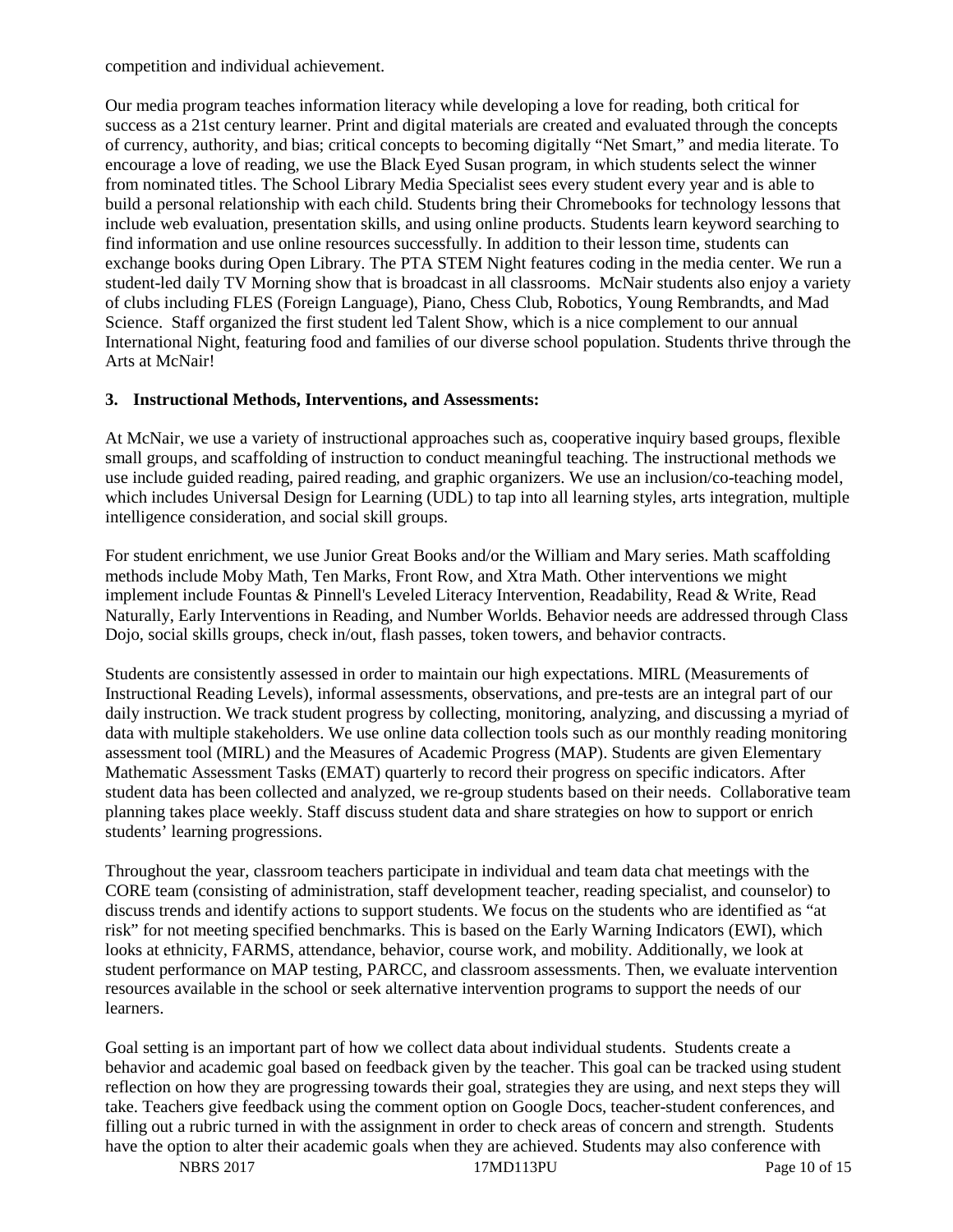other students who are working towards similar goals. These conferences allow them to discuss strategies that work best for them and help peer relationships.

Behavior goal setting is used to improve student awareness of behaviors and how it impacts their interactions with others and academics. Behavior data is collected through individualized sticker charts and/or daily checklists. Another option for students is to move rubber bands from one wrist to the other when they are given a cue to help promote self-awareness of behavior. These goals are reflected upon weekly/biweekly so that students can determine progress, reflect on strategies, and plan next steps. Goals can easily be changed when achieved.

Technology is used with all of our students. Students in K-2 share a cart of laptops. Students work on literacy skills on ABCYa and Starfall. K-2 students have opportunities to interact with technology with Promethean boards located in each classroom. They use teacher-created flip charts as centers and for interactive/shared writing. All students in grades 3-5 have individual access to Chromebooks. They are used on a daily basis to enhance research, writing, and word processing skills. Students have access to GAFE (Google Apps for Education), where teachers push out individualized and differentiated group assignments tailored to student needs and reading abilities. Students have opportunities online to participate in a discussion and to comment others' responses. Teachers give feedback electronically on assignments and students can upgrade their responses to writing prompts.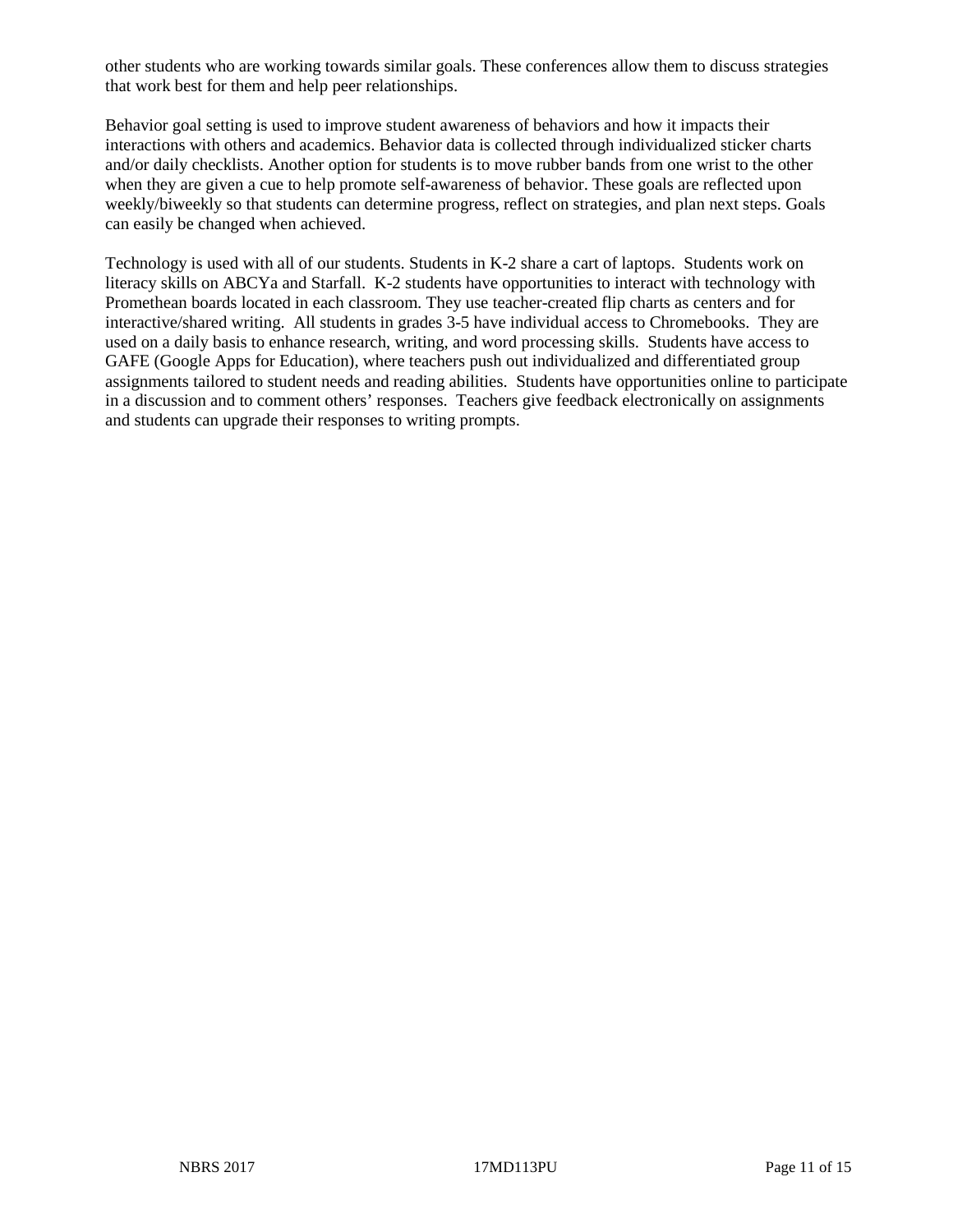## **1. School Climate/Culture:**

Cultivating a positive learning community is a key factor in the academic and behavioral success of the students at Ronald McNair Elementary School. At the foundation of our behavioral success is our schoolwide Positive Behavioral Intervention and Supports system. We use SOAR expectations at our school to provide consistent expectations for students in our school building. SOAR is an acronym for behaviors that include being Safe, Organized, Actively learning, and Respectful. Each quarter, town hall meetings are held to review expectations and each morning, students stand and recite the SOAR expectations to start their day. These are the expectations for all students, regardless of grade, thus promoting a unified school community.

In addition to SOAR expectations, each teacher at RMES uses ClassDojo. ClassDojo is an interactive platform for providing immediate behavior feedback to students and parents. ClassDojo allows teachers to provide students with green points when they demonstrate SOAR expectations. Teachers then have the opportunity to use these awarded green points for a differentiated positive behavior classroom system. Some examples of these systems may include, allowing students to use green points to purchase items in a class store, providing extra recess time, earning lunch bunches with teachers, and more. By providing school wide expectations and systems for student behaviors, McNair engages students and motivates them to take ownership of their behavior at school.

McNair's PBIS committee, comprised of at least one teacher from each grade (specialists and special educators included), is tasked with making decisions regarding PBIS implementation in our school. These committee members report to their teams to allow each educator to have a voice in the PBIS system. This committee also decides upon the PBIS celebrations. At the end of each quarter, all students who meet a cumulative green point benchmark percentage are able to attend celebrations. These celebrations include dances, movies, and more, in order to reward their successes and promote social growth amongst students. Students who do not reach the 90% or higher mark, complete a reflection activity where they discuss and set goals for their behavior for the upcoming quarter.

However, motivating and appreciating students isn't the only focus of our school's climate and culture. We also have several ways to show appreciation of our staff members. At monthly meetings, staff are able to recognize the good work of their peers by writing a "Gold Medal Award." Staff fill out individual Gold Medal Awards to nominate any staff member in the building, then administration picks out four to read to the whole staff and those individuals receive a special gift card. Remaining Gold Medal Awards are then hung on a bulletin board in the staff workroom for all to read throughout the month. In addition, we have a weekly Staff Bulletin in which one of the columns includes a feature on different staff members to highlight their personal lives and accomplishments. We also have a social committee that works to provide social gatherings, not only at key times, like beginning of the year, holidays, and end of the year, but also intermittently throughout the school year for happy hours and bridal/baby showers and arranges monthly staff breakfasts. These are only a few of the ways we work to ensure that all of staff members are feeling appreciated and are able to SOAR at McNair.

### **2. Engaging Families and Community:**

The school has provided many opportunities for parents, teachers, and the community to come together. The strategies that have been most successful in bringing together families, students, and community members have been our home-grown events that have been given life through the PTA. For example, our Back-to-School Picnic, which is held at the beginning of the school year, is similar to a large suburban block party. Not only is it a fun event for the neighborhood – bringing back old students and their families, new incoming families and students enjoy it too. Not only does the event raise money for the PTA, most importantly it sets a positive tone for the start of the school year. The picnic also brings out members from the business community as vendors attend to provide information, sell goods, or make donations for the McNair community. Another example of ways the school and community work together for student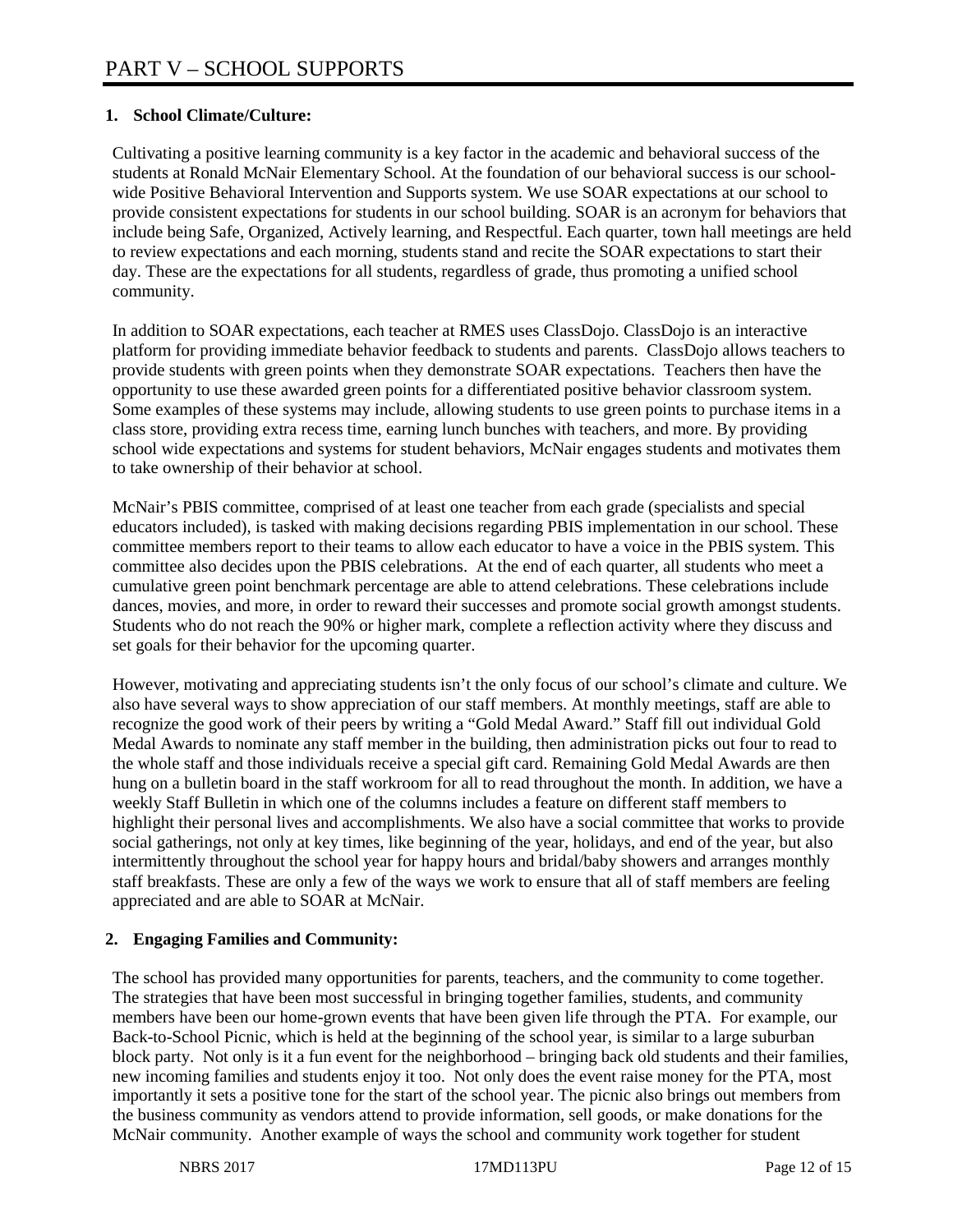success, was through our first ever STEM Expo held this past school year – where we invited families, community groups, and organizations focused on sparking interest in Science, Technology, Engineering, and Math. Each student created a STEM project which they brought to the event in order to share their learning with those attending.

The administration and staff at McNair have created roles for parents on decision-making and advisory committees. For example, parents were invited to participate in a School Community Planning Group Meeting with the lead 5th grade teacher designated as the family life coordinator for this school year. In this pre-meeting, parents had a chance to hear a brief overview of the family life curriculum that will be taught to 5th grade students and provide my input and stakeholder approval on the plan before finalizing the materials that will be presented to other parents and used during classroom instruction. Additionally, there is a Principal's Advisory Committee (PAC) that provides the principal with feedback and insight from the parent's and staff's perspective on school processes, policies and initiatives. The PAC is a collection of parent and staff voices and provides a time to bring to the principal's attention existing and emerging issues at the school. This gives parents an opportunity to serve in an advisory, not decisionmaking, capacity - making recommendations and brainstorming possible solutions. Overall the administration and staff at McNair have worked hard to increase the collaboration with parents, the community, and local businesses in order to benefit all students.

#### **3. Professional Development:**

Ronald McNair Elementary School includes a community of learners committed to ongoing professional development. Learning occurs at many levels, including whole staff professional development meetings, bi-weekly grade level collaborative planning, small group professional learning communities, and individualized support. We have a full time Staff Development Teacher (SDT) who works with administration, the leadership team, and district level offices, to organize, develop, and facilitate learning. Our PD sessions engage staff in active learning rather than sit-and-get traditional trainings. We believe, like our students, adult learners benefit from authentic experiences that utilize multi-modalities of learning. The SDT works to build the capacity of teacher leaders within the building so many members of the staff are also able to facilitate learning sessions. Information from the sessions are shared using Google Classroom and on the SDT's website.

Based on a needs assessment, the SDT organized Tech Talk, a collaboration with district level technology specialists. Staff signed up for individualized training throughout the day. As a part of our New Teacher PLC, the SDT organized time for the new teachers to observe master teachers using specific observation protocols. Additionally, the SDT and reading specialist modeled lessons for classroom teachers to observe their own students. Teachers were selected to attend Elevating the Black Male, a multi-day training on how societal perceptions of young black males sustain the educational racial disparities in schools. Following the training, they met to plan next steps for the whole staff which resulted in a collaboration with the district's Equity Unit.

As a large school, we recognize the varying needs of our staff and coordinate PD opportunities that reflect the demands of our school, rather than solely relying on district level initiatives. Each year, we analyze multiple sources of data to construct a school-wide instructional focus along with a cultural proficiency focus. When conducting our root cause analysis, we use student and teacher voice data, academic performance data, and focused classroom observations, while also considering structures and processes that impact student achievement. This year our instructional focus is centered around small group, differentiated instruction with an emphasis on goal setting and feedback. Students have shared their excitement around goal setting with classroom teachers, specialists, office staff, and families. Many of our older students have used the goal setting process with district assessments. Every racial/ethnic subgroup, along with FARMS and special education students, in fourth and fifth grade demonstrated growth on our district wide reading assessment.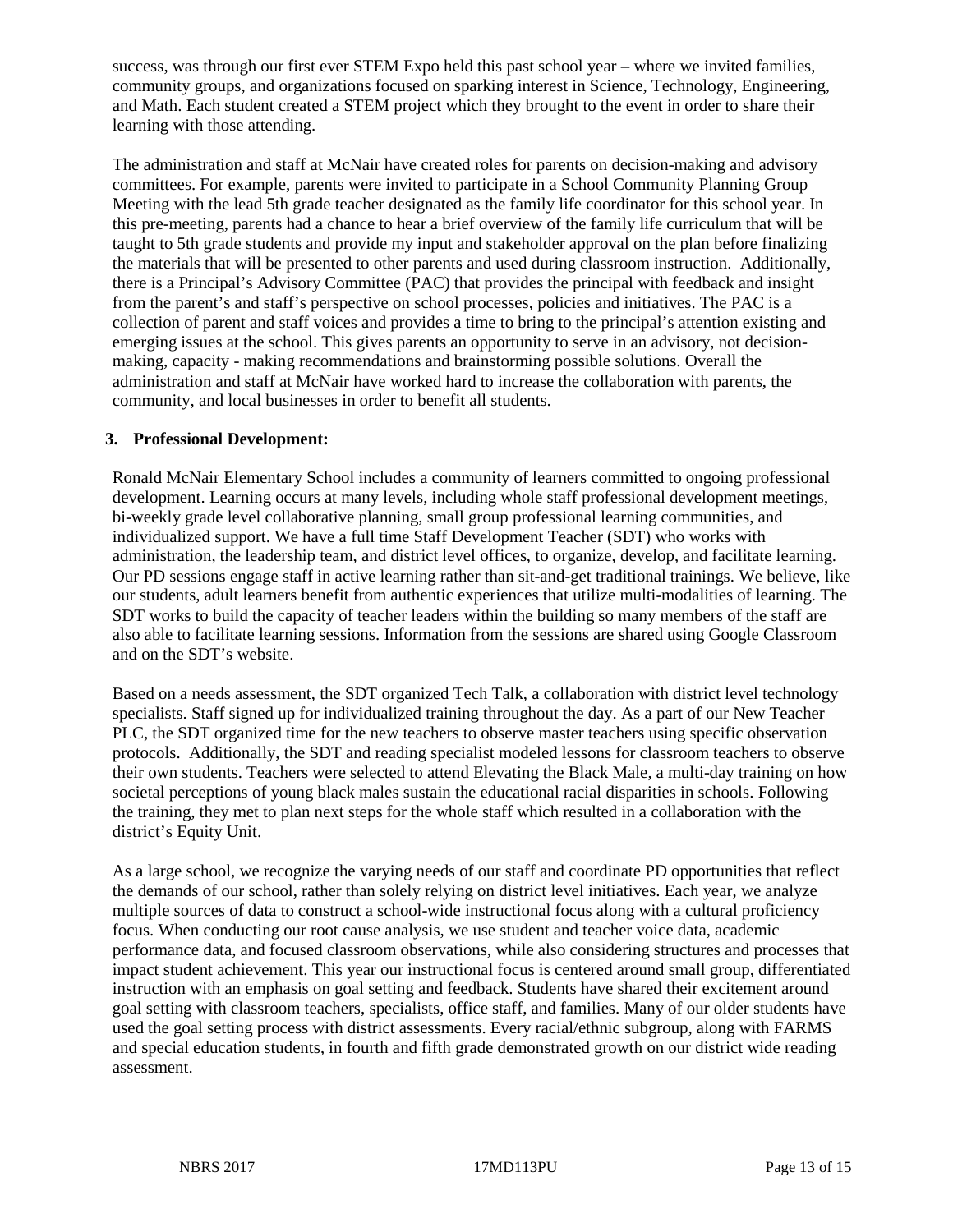#### **4. School Leadership:**

The administration of Ronald McNair ES believes in shared leadership built on trust, relationships, respect, and accountability. Trust and respect are evident throughout the decision making process. Decisions made by the principal and assistant principal include the input of the Core Team (staff development teacher, reading specialists, and counselor) and Instructional Leadership Team (ILT) (team leaders for all grade levels, arts, special education and ESOL; Elected Faculty Representative (EFR) and Elected Services Representative (ESR)). Additionally, administration meets with the EFR and ESR on a monthly basis to discuss policies and programs that are working and those that need to be modified with their input. During ILT meetings, the team leaders act as the voice for those they represent. They gather input from their teammates to assist in the decision making process. The School Improvement Plan (SIP), which is the driving force of the work done at McNair, is created in a collaborative manner - first with the ILT, then with the staff. The SIP elevates the administration's expectations that every student is met with every day for small group differentiated instruction. As a result of this expectation, we have seen an increase in student performance in math and reading.

Accountability for student learning is ever present. Embedded in the SIP is the expectation for continuous data collection and review by all staff. Staff reflect on data during their team planning meetings to inform their instructional next steps and built into the school calendar are quarterly individual and team data chats. At these data chats, discussions around the effectiveness and ideas for new instructional strategies; realignment of resources to meet student needs and intervention programs are decided upon. As a result of these conversations, buddy reading programs, peer and adult mentoring program, before school groups and lunch bunches has been formed. It should be noted that administration has served as the point of contact for students on contracts for academic and behavioral needs, as well as has provided small group instruction for students in need.

McNair staff are a part of several committees - PBIS, School Climate & Culture, Instructional, ILT and Social. The committees allow all staff to play an active role in shaping an environment that is conducive to learning. Additionally, the instructional committee identifies opportunities for teachers to share effective instructional practices. In an effort to evaluate the effectiveness of our SIP goal, this committee created a teacher and student voice survey.